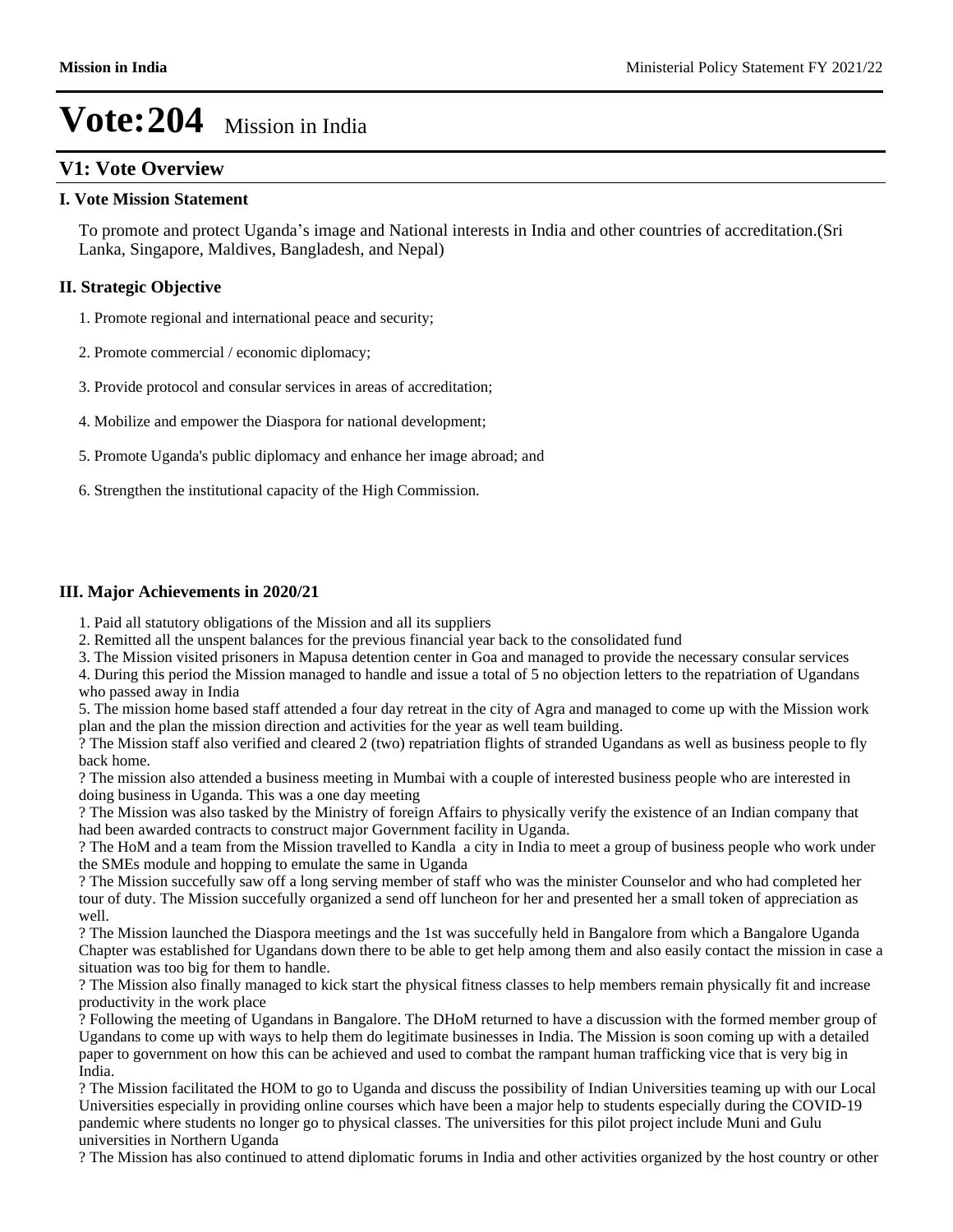diplomatic agencies in India to maintain the visibility of Uganda

1. The Mission honored all its obligations in line with the budget towards its supplier's staff and rentals by making all relevant payments on time

2. COMMERCIAL DIPLOMACY

1. The Mission organized a trade and investment in Noida aimed at showcasing the investment and tourism potential of Uganda

2. One two-day business forum was held in Gujarat and presentations made to over 100 business people in Ahmadabad on the business potential of Uganda

3. The Mission organized and attended 5 webinars on investment where they were attended by many Indian business people and with presentations from relevant Ugandan government agencies such as the UIA, URA etc to address questions about investment in Uganda directly. Many of the attendees were always impressed with the initiative to bring the concerned parties to answer their questions directly.

4. The Mission held 3(three) meetings with the investors in Jaipur and visited factories in Jaipur who were interested in coming to set up business in Uganda. These included the RIICO, jewelry factory, Soar Mama.

5. The Mission was also requested by the Ministry of Foreign affairs-Uganda to verify a company which had won a government tender. The mission was tasked to verify the legitimacy of this company in India as it was an Indian company.

6. The Mission also visited the first special economic zone in Kandla and also held a knowledge sharing meeting with the Amul diary institute officials.

7. The Mission also visited Gujarat Amul Chocolate factory who are interested in sharing chocolate making technology with the investors from Uganda.

8. The Mission held high level meetings with a company in Gujarat that manufactures disposable medical equipment and was highly interested in exporting these to the Ugandan market.

9. The Mission also had a meeting with the Anand Agricultural institute in Gujarat who were willing to offer up to 50 scholarships to students from Uganda

10. The Head of Misssion travelled to Uganda for her annual leave but while there she signed 2 MOUs with Gulu and Muni Universities in collaboration with Lemon school of entrepreneurship on providing online education amidst the new normal of COVID-19.

11. The HOM also visited the newly built Arua industrial park with the view of attracting Indian Business people in going to set up their factories in the west nile region of Uganda.

12. Finally, the HOM while in Uganda engaged with Investors from India on the possibility of setting up a meat processing plant in Soroti and katakwi.

CONSULAR

1. The Mission organized 2 Diaspora meetings in Bangalore, Mumbai and Pune to address issues faced by the Ugandan Diaspora and offer them solutions including the formation of Diaspora leadership committees.

2. The Mission organized one meeting with the Diaspora in Bangalore towards re-habilitating the Ugandan Diaspora on how they can start and run legitimate business in India and back home

3. Issued 15 emergency travel documents to Ugandans wanting to exit India despite losing or having expired passports

4. The Mission helped apply for FRRO exit permits and overstay penalty valuation for Ugandans wishing to return home

5. The mission 2 issued letters of no objection to Ugandans who had lost their loved ones and were wishing to repatriate the bodies

6. Continued to handle 100% of all consular related cases.

7. Visited and verified the existence of 3 Ugandan pensioners as directed by the MOFA to identify and report back to HQ to enable for their pension be processed and sent to them in Keralla

TOURISM

1. The Mission celebrated the Uganda Independence Day by publishing an article in the print media and on the Mission website about the investment, tourism, business potential of Uganda as a top destination to consider

### **IV. Medium Term Plans**

- 1. Presentation of credentials in all countries of accreditation
- 2. Replace the official representation car and one general pool car
- 3. Rebrand and redecorate the chancery building with new and more recent Ugandan items
- 4. Rebrand and procure new furniture for the official residence
- 5. Organize major business forums and expos in all countries of accreditation
- 6. Negotiate with Indian authorities on fair trade partnerships with Uganda.
- 7. Procure Land to build a chancery building in the offered diplomatic zones

<sup>1.</sup> CORPERATION FRAMEWORK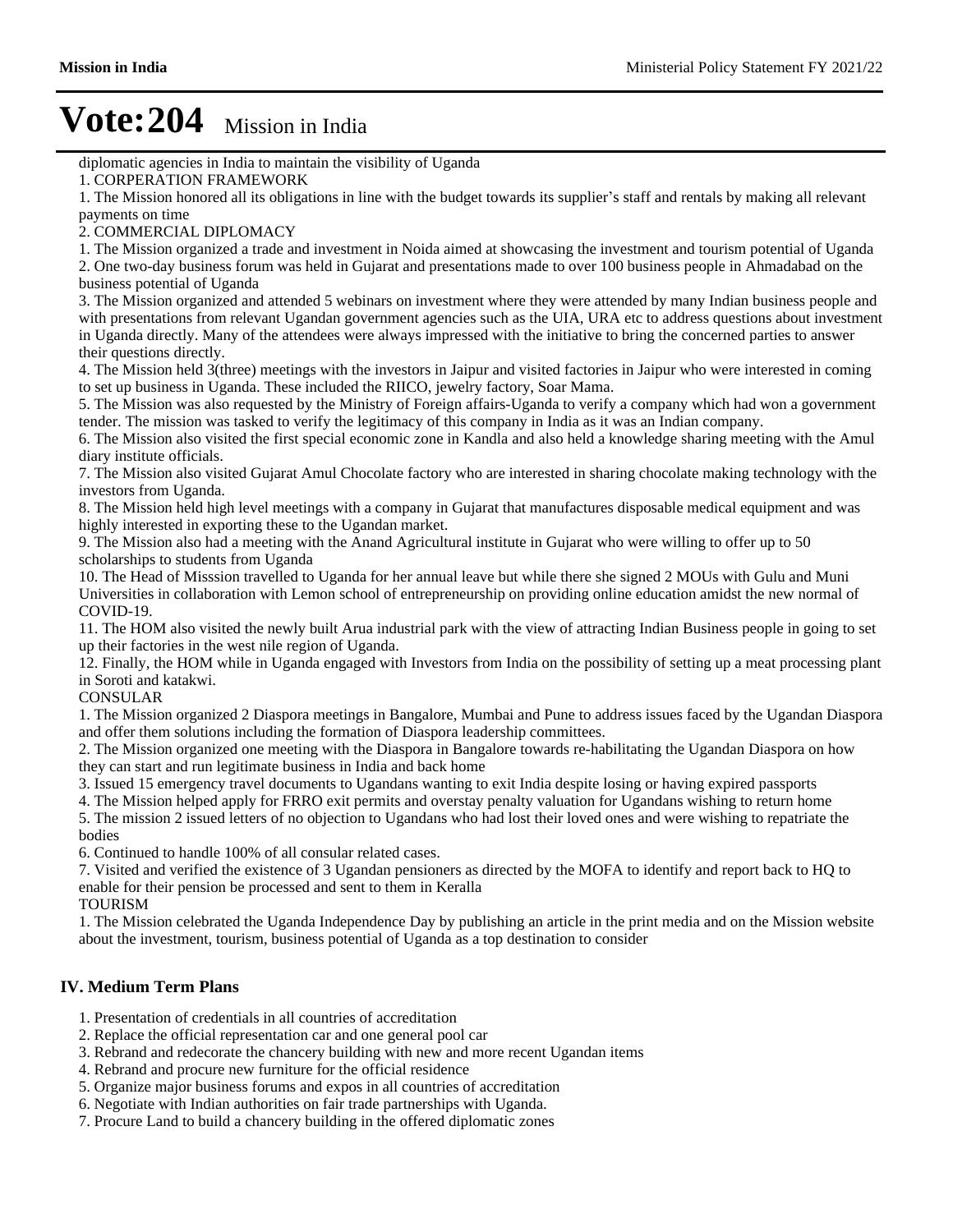## **V. Snapshot Of Medium Term Budget Allocations**

**Table 5.1: Overview of Vote Expenditures (UShs Billion)**

|                  |                                                      |                    |               | 2020/21                                   |         |         |         | <b>MTEF Budget Projections</b> |         |
|------------------|------------------------------------------------------|--------------------|---------------|-------------------------------------------|---------|---------|---------|--------------------------------|---------|
|                  |                                                      | 2019/20<br>Outturn | <b>Budget</b> | <b>Approved Expenditure</b><br>by End Dec | 2021/22 | 2022/23 | 2023/24 | 2024/25                        | 2025/26 |
| <b>Recurrent</b> | Wage                                                 | 0.284              | 0.306         | 0.149                                     | 0.306   | 0.306   | 0.306   | 0.306                          | 0.306   |
|                  | Non Wage                                             | 3.448              | 4.249         | 1.692                                     | 4.249   | 4.249   | 4.249   | 4.249                          | 4.249   |
| Devt.            | GoU                                                  | 0.000              | 0.000         | 0.000                                     | 0.000   | 0.000   | 0.000   | 0.000                          | 0.000   |
|                  | Ext. Fin.                                            | 0.000              | 0.000         | 0.000                                     | 0.000   | 0.000   | 0.000   | 0.000                          | 0.000   |
|                  | <b>GoU</b> Total                                     | 3.732              | 4.554         | 1.841                                     | 4.554   | 4.554   | 4.554   | 4.554                          | 4.554   |
|                  | <b>Total GoU+Ext Fin (MTEF)</b>                      | 3.732              | 4.554         | 1.841                                     | 4.554   | 4.554   | 4.554   | 4.554                          | 4.554   |
|                  | <b>Arrears</b>                                       | 0.000              | 0.000         | 0.000                                     | 0.000   | 0.000   | 0.000   | 0.000                          | 0.000   |
|                  | <b>Total Budget</b>                                  | 3.732              | 4.554         | 1.841                                     | 4.554   | 4.554   | 4.554   | 4.554                          | 4.554   |
|                  | <b>A.I.A Total</b>                                   | N/A                | N/A           | N/A                                       | N/A     | N/A     | N/A     | N/A                            | N/A     |
|                  | <b>Grand Total</b>                                   | 3.732              | 4.554         | 1.841                                     | 4.554   | 4.554   | 4.554   | 4.554                          | 4.554   |
|                  | <b>Total Vote Budget</b><br><b>Excluding Arrears</b> | 3.732              | 4.554         | 1.841                                     | 4.554   | 4.554   | 4.554   | 4.554                          | 4.554   |

### **Table 5.2: Budget Allocation by Programme (UShs Billion)**

|                                 | 2021/22 Draft Estimates |          |              |
|---------------------------------|-------------------------|----------|--------------|
| <b>Billion Uganda Shillings</b> | GoU                     | Ext. Fin | <b>Total</b> |
| Governance and Security         | 4.554                   | 0.000    | 4.554        |
| <b>Grand Total:</b>             | 4.554                   | 0.000    | 4.554        |
| <b>Total excluding Arrears</b>  | 4.554                   | 0.000    | 4.554        |

### **VI. Budget By Economic Clasification**

**Table V6.1 2020/21 and 2021/22 Budget Allocations by Item**

|                                       |       | 2020/21 Approved Budget |            |              |       | 2021/22 Draft Estimates |              |
|---------------------------------------|-------|-------------------------|------------|--------------|-------|-------------------------|--------------|
| Billion Uganda Shillings              | GoU   | Ext. Fin                | <b>AIA</b> | <b>Total</b> | GoU   | Ext. Fin                | <b>Total</b> |
| <b>Output Class: Outputs Provided</b> | 4.554 | 0.000                   | 0.000      | 4.554        | 4.554 | 0.000                   | 4.554        |
| 211 Wages and Salaries                | 1.789 | 0.000                   | 0.000      | 1.789        | 1.789 | 0.000                   | 1.789        |
| 212 Social Contributions              | 0.039 | 0.000                   | 0.000      | 0.039        | 0.039 | 0.000                   | 0.039        |
| 213 Other Employee Costs              | 0.079 | 0.000                   | 0.000      | 0.079        | 0.079 | 0.000                   | 0.079        |
| 221 General Expenses                  | 0.253 | 0.000                   | 0.000      | 0.253        | 0.270 | 0.000                   | 0.270        |
| 222 Communications                    | 0.048 | 0.000                   | 0.000      | 0.048        | 0.046 | 0.000                   | 0.046        |
| 223 Utility and Property Expenses     | 1.677 | 0.000                   | 0.000      | 1.677        | 1.697 | 0.000                   | 1.697        |
| 226 Insurances and Licenses           | 0.012 | 0.000                   | 0.000      | 0.012        | 0.012 | 0.000                   | 0.012        |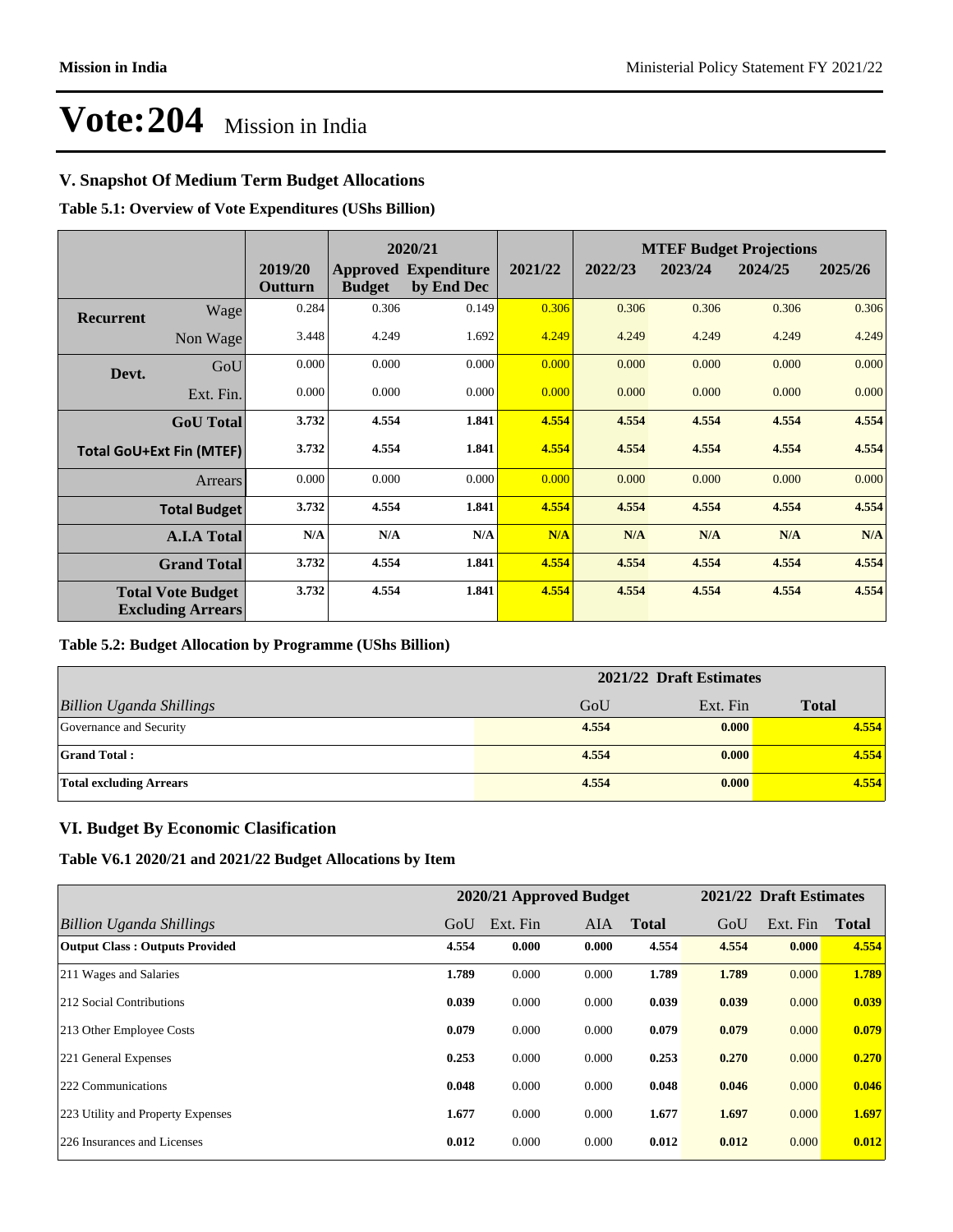| 227 Travel and Transport       | 0.626 | 0.000 | 0.000 | 0.626 | 0.591 | 0.000 | 0.591 |
|--------------------------------|-------|-------|-------|-------|-------|-------|-------|
| 228 Maintenance                | 0.032 | 0.000 | 0.000 | 0.032 | 0.032 | 0.000 | 0.032 |
| <b>Grand Total:</b>            | 4.554 | 0.000 | 0.000 | 4.554 | 4.554 | 0.000 | 4.554 |
| <b>Total excluding Arrears</b> | 4.554 | 0.000 | 0.000 | 4.554 | 4.554 | 0.000 | 4.554 |

### VII. Budget By Sub-Subprogramme, Department And Project

| Table V7.1: Past Expenditure Outturns and Medium Term Projections by Sub-SubProgramme, Department and Project |  |  |
|---------------------------------------------------------------------------------------------------------------|--|--|
|---------------------------------------------------------------------------------------------------------------|--|--|

| <b>Billion Uganda shillings</b>     |                                     | FY 2020/21                |                                   |                                             | <b>Medium Term Projections</b> |         |         |             |
|-------------------------------------|-------------------------------------|---------------------------|-----------------------------------|---------------------------------------------|--------------------------------|---------|---------|-------------|
|                                     | <b>FY 2019/20</b><br><b>Outturn</b> | Approved<br><b>Budget</b> | <b>Spent By</b><br><b>End Dec</b> | 2021-22<br><b>Proposed</b><br><b>Budget</b> | 2022-23                        | 2023-24 | 2024-25 | $2025 - 26$ |
| <b>52 Overseas Mission Services</b> | 3.732                               | 4.554                     | 1.841                             | 4.554                                       | 4.554                          | 4.554   | 4.554   | 4.554       |
| 01 Headquarters New Delhi           | 3.732                               | 4.554                     | 1.841                             | 4.554                                       | 4.554                          | 4.554   | 4.554   | 4.554       |
| <b>Total for the Vote</b>           | 3.732                               | 4.554                     | 1.841                             | 4.554                                       | 4.554                          | 4.554   | 4.554   | 4.554       |
| <b>Total Excluding Arrears</b>      | 3.732                               | 4.554                     | 1.841                             | 4.554                                       | 4.554                          | 4.554   | 4.554   | 4.554       |

## **VIII. Sub-SubProgramme Performance and Medium Term Plans**

### **Table V8.1: Sub-SubProgramme Outcome and Outcome Indicators**

|                             | <b>Sub-SubProgramme:</b> 52 Overseas Mission Services                                                                                                                                                                                                                                                                                                                                                                                                                                                                                                                                                         |                 |                  |                            |                   |                   |
|-----------------------------|---------------------------------------------------------------------------------------------------------------------------------------------------------------------------------------------------------------------------------------------------------------------------------------------------------------------------------------------------------------------------------------------------------------------------------------------------------------------------------------------------------------------------------------------------------------------------------------------------------------|-----------------|------------------|----------------------------|-------------------|-------------------|
| Objective :                 | To mobilize bilateral, multi-lateral resources for the development of Uganda including infrastructure.<br>To increase Uganda's exports to India, Sri Lanka, Maldives, Nepal and Bangladesh.<br>To promote investment opportunities available in Uganda(FDI)<br>To target an increase in the Transfer of appropriate technology to Uganda and Collaboration in the ICT<br>Sector<br>To Secure training opportunities (capacity Building)<br>To mobilize and empower Ugandans in areas of Accreditation for Development.<br>To provide Diplomatic Protocol and Consular Services in all areas of Accreditation. |                 |                  |                            |                   |                   |
| <b>Responsible Officer:</b> | SOPHIE BIRUNGI - ACCOUNTING OFFICER                                                                                                                                                                                                                                                                                                                                                                                                                                                                                                                                                                           |                 |                  |                            |                   |                   |
| Outcome:                    | Enhanced national security development, the country's image abroad and well-being of Ugandans                                                                                                                                                                                                                                                                                                                                                                                                                                                                                                                 |                 |                  |                            |                   |                   |
|                             | 1. Improved regional and International Relations                                                                                                                                                                                                                                                                                                                                                                                                                                                                                                                                                              |                 |                  |                            |                   |                   |
|                             |                                                                                                                                                                                                                                                                                                                                                                                                                                                                                                                                                                                                               |                 |                  | <b>Performance Targets</b> |                   |                   |
| <b>Outcome Indicators</b>   |                                                                                                                                                                                                                                                                                                                                                                                                                                                                                                                                                                                                               |                 |                  | 2021/22                    | 2022/23           | 2023/24           |
|                             |                                                                                                                                                                                                                                                                                                                                                                                                                                                                                                                                                                                                               | <b>Baseline</b> | <b>Base year</b> | <b>Target</b>              | <b>Projection</b> | <b>Projection</b> |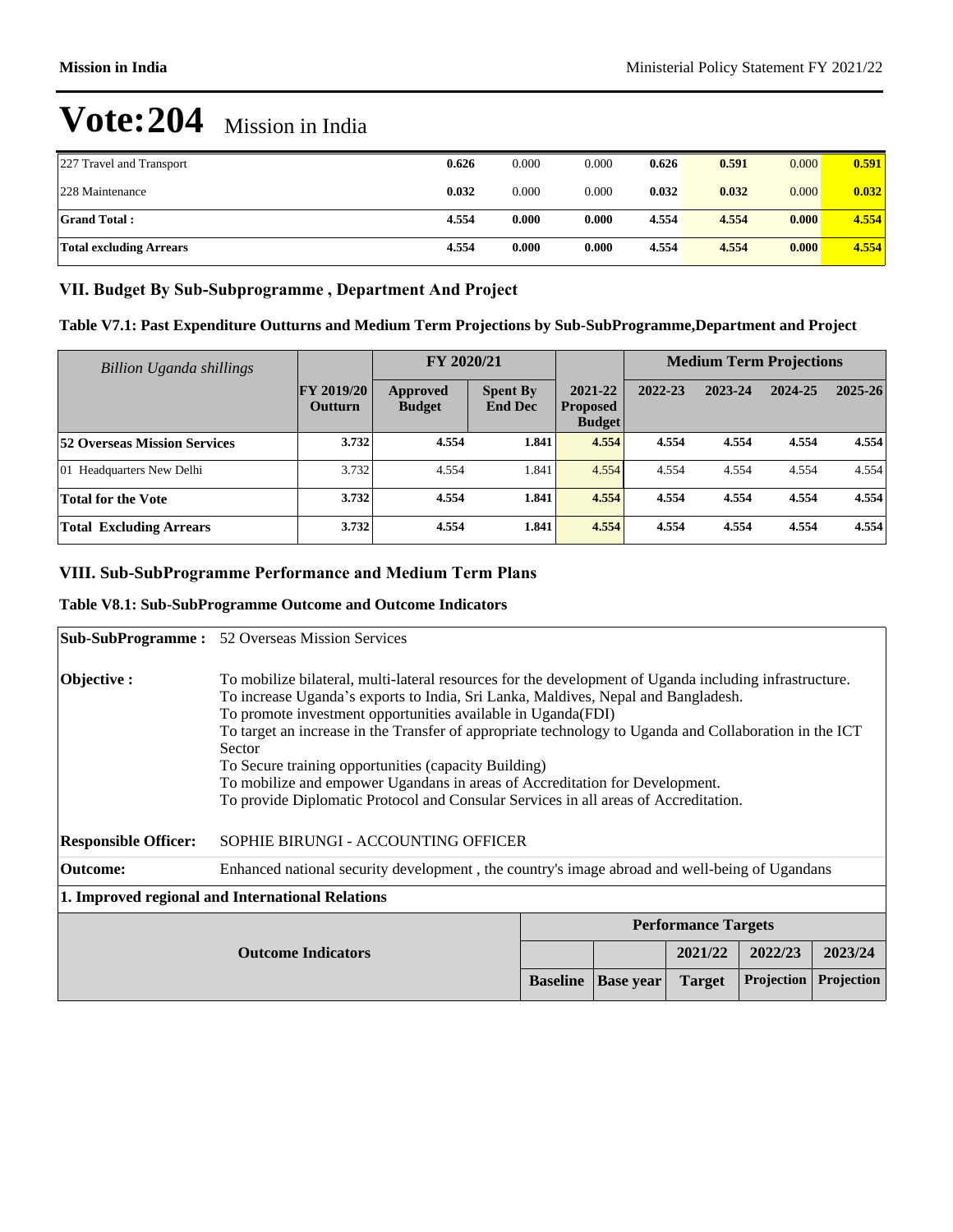| • Number of cooperation frameworks negotiated and concluded              | 10  | 2020 | 11                      | 12  | 13   |
|--------------------------------------------------------------------------|-----|------|-------------------------|-----|------|
| • percentage change of foreign exchange indicators                       | 5%  | 2019 | 5%                      | 7%  | 7.5% |
| • rating of Uganda's image abroad                                        | 1:1 | 2019 | 1:2                     | 1:3 | 2:3  |
| Department: 01 Headquarters New Delhi                                    |     |      |                         |     |      |
| <b>Budget Output: 01 Cooperation frameworks</b>                          |     |      |                         |     |      |
| No. of Multilateral cooperation frameworks negotiated or signed          |     |      | $\overline{\mathbf{4}}$ | 5   | 5    |
| No. of Bilateral cooperation frameworks negotiated or signed.            |     |      |                         | 5   | 5    |
| <b>Budget Output: 02 Consulars services</b>                              |     |      |                         |     |      |
| No. of official visits facilitated                                       |     |      | <b>10</b>               | 20  | 23   |
| Number of Visas issued to foreigners travelling to Uganda.               |     |      | <b>10</b>               | 10  | 10   |
| Budget Output: 04 Promotion of trade, tourism, education, and investment |     |      |                         |     |      |
| No. of scholarships secured                                              |     |      | <b>100</b>              | 100 | 100  |
| No. of export markets accessed.                                          |     |      |                         | 6   | 6    |
| No. of scholarships secured.                                             |     |      | <b>100</b>              | 100 | 100  |

### **IX. Major Capital Investments And Changes In Resource Allocation**

### **Table 9.1: Major Capital Investment (Capital Purchases outputs over 0.5Billion)**

N/A

## **X. Vote Challenges and Plans To Improve Performance**

### **Vote Challenges**

- Inadequate funding for the planned activities and development plan

- Late or no response from stakeholders on matters that may require urgent response Eg: No direct response on the issue of Ugandans in

distress and how the mission should proceed.

- Conflicting interests of MDAs and groups

- Linking every activity to output for reporting purposes may be difficult where such activities have no direct linkage to output outcomes.

- Difficulty in mobilizing the Ugandans in diaspora, many of whom may prefer to remain underground.

- Inadequate repairs to chancery building by the Landlord unlike in a situation where the High commission owns its own premises

### **Plans to improve Vote Performance**

-Acquire permanent premises to improve on the image of Uganda in India

-Organize team building activities to promote team work and morale at the Mission

-Carry out activities that contribute directly to the agreed work plans

- Hold regular management meetings to update each other on the activities being carried and if the work plan is being achieved as set out

### **XI Off Budget Support**

**Table 11.1 Off-Budget Support by Project**